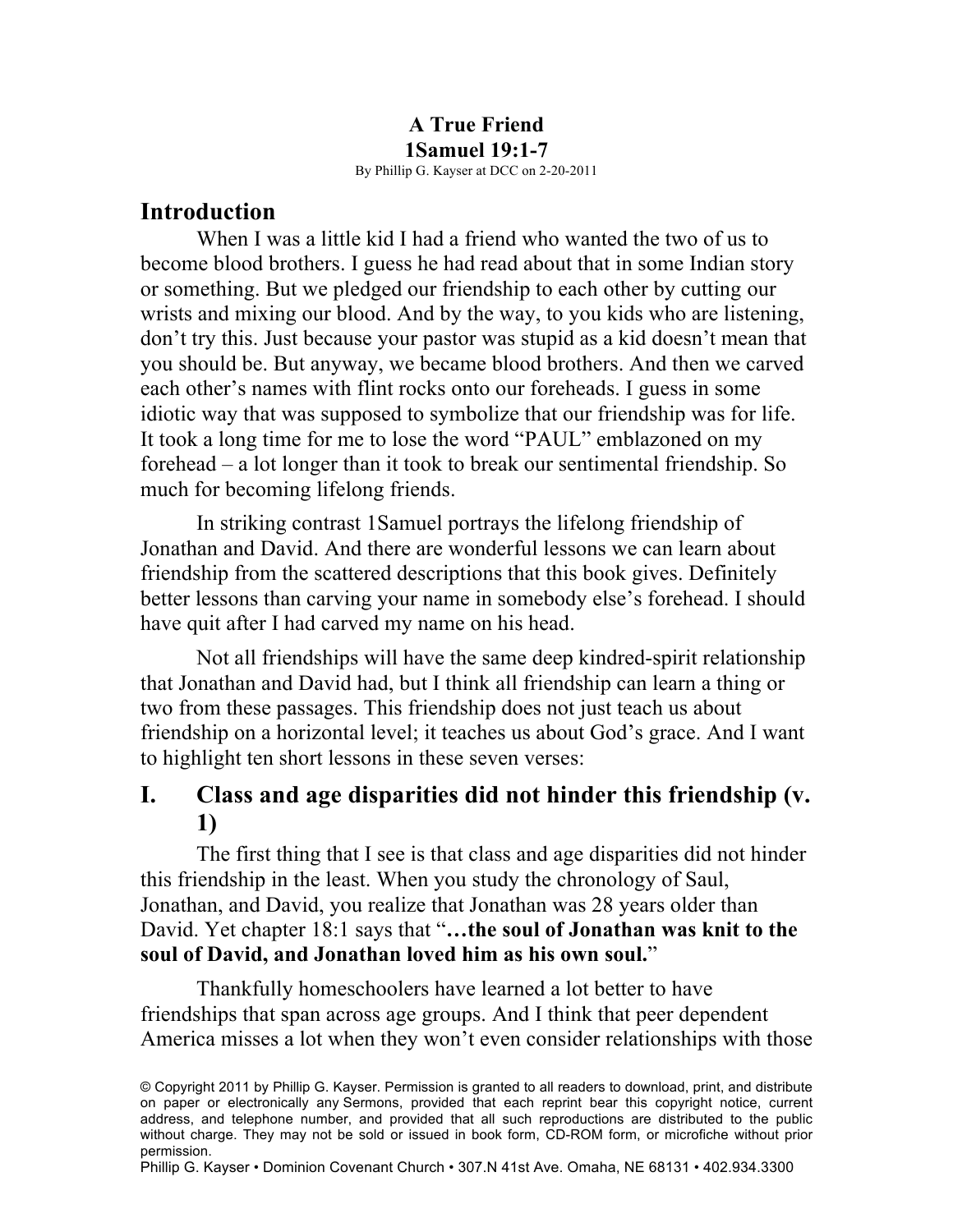who are from different age groups. In the Bible you can think of the deep friendship that Naomi had with her daughter-in-law, or the friendship of Paul and Timothy, or the friendship of Moses and Joshua. The Bible is full of examples that show that true friendships do not consider age to be an obstacle. My mother-in-law has a very good friend who is probably half her age.

Another thing that could have been intimidating for David was the difference in social status, wealth, and office. But in chapter 18:4 Jonathan took of his royal robe and all his armor, and gave it to David. He wanted David to know that these things are not a hindrance. And we will later apply this when it comes to our relationship to Christ. But just on a human level, we needlessly deprive ourselves of the joy of friendship when we make such artificial barriers.

## **II. Was willing to go against the crowd (v. 1)**

The second wonderful trait that I see in Jonathan is a willingness to go against the crowd in standing up for David. Verse 1 says, "**Now Saul spoke to Jonathan his son and to all his servants, that they should kill David; but Jonathan, Saul's son, delighted greatly in David.**" What about all the servants? According to chapter 18, "**all Israel and Judah loved David**" (v. 16). Saul himself told David that all his servants loved him (v. 22). It was probably one of the things that made Saul jealous. But when push came to shove, and Saul tried to keep people from being friends with David, those servants were not willing to go against the crowd - even to defend the one that they loved. They weren't willing to do it. Sure they might have been uncomfortable with what Saul was asking them to do, but many of the servants succumbed to the pressure, and over time those who weren't willing to, had to go into exile with David. It reminds me of life in government schools. The exiles that we will read about in later chapters were willing to go against the crowd just like Jonathan was. They were true friends.

I recently read a New York Times piece on two baseball players, Pee Wee Reese and Jackie Robinson. There is a picture of their statue in your sermon notes. Jackie Robinson was the first black American to play in major league baseball. The owner and manager of the Dodgers, Branch Rickey, knew that there would be a lot of racial prejudice against Robinson, and he made Robinson promise not to retaliate with his tongue or with his fists no matter what, for at least two years. He had done so, but it was extremely demoralizing. Before he even started playing, a petition was being circulated among the players to kick him off the team. Pee Wee Reese, the shortstop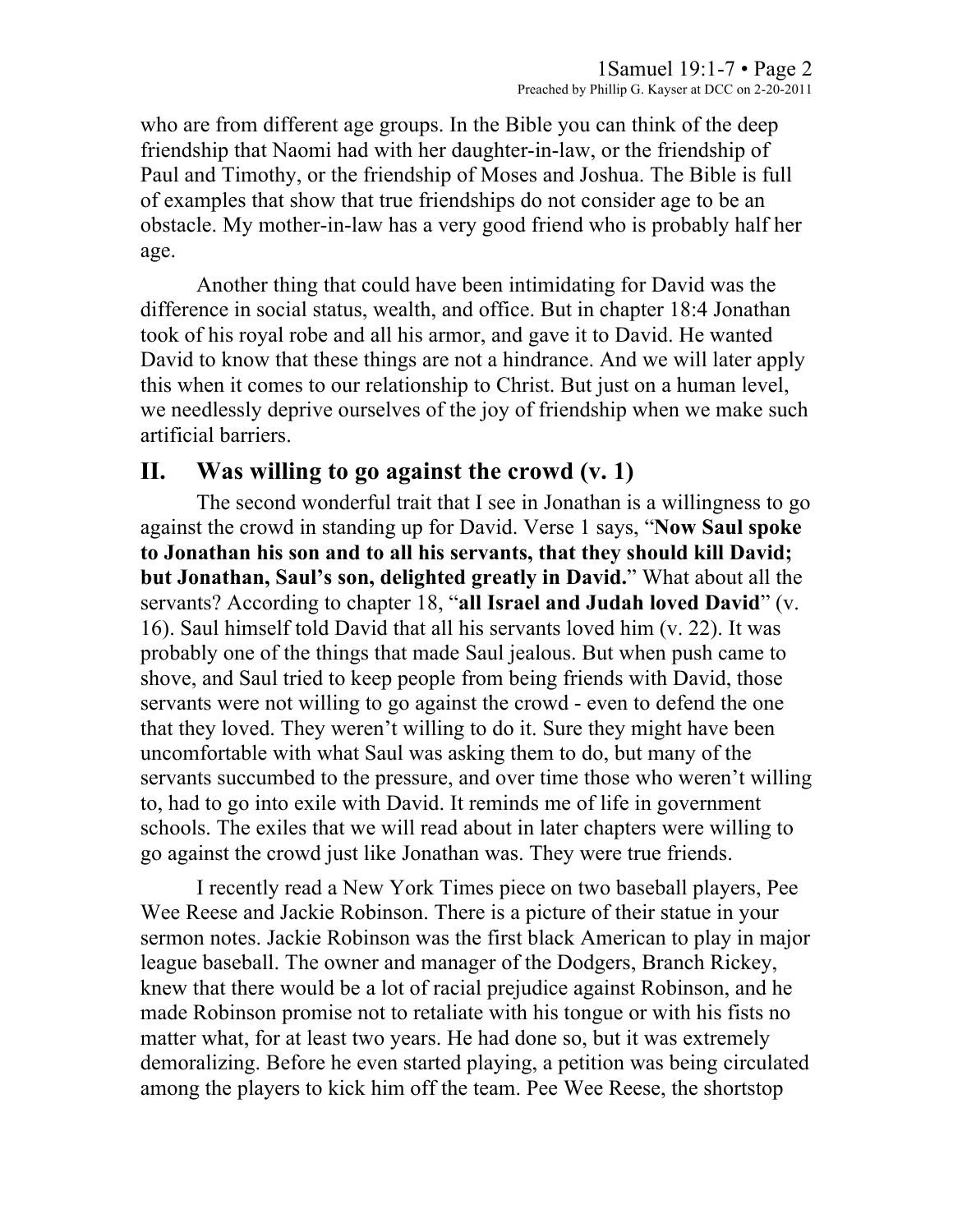and captain, refused to sign it. But as the bean balls, spikings, spittings, and racial slurs were unrelenting, Robinson was feeling like his career was going to end. And on May 13, 1947 it all came to a head in an infield practice at Crosley Field, Cincinnati. People from the dugout and the grandstands were taunting Robinson with terms like "shoeshine boy" and "snowflake." Pee Wee Reese had heard enough. He stopped the practice, walked diagonally across the infield and put his arm around the shoulder of Robinson, and just stared at those in the dugout and the grandstands until they stopped their taunting. Apparently he did that again at his home stadium in Brooklyn, standing with his friend against a hostile crowd. Robinson later said that the arm around his shoulder was what saved his career. And it took a lot of guts for Pee Wee to do that. I guess with a name like Pee Wee, you don't think too much about the opinion of others. But that, brothers and sisters, is friendship.

Too frequently Christians allow what other friends say or do to make them cave in on their treatment of some close friend. Perhaps it is laughing at a demeaning joke. Or perhaps it is excluding them from a discussion. And often they will feel bad about it and try to make it up to the friend in private. But a true friend is willing to be a friend in public, and willing to stand against the crowd, buck peer pressure, and metaphorically put his arm around his friend's shoulder and stand by him. And later we will have some application when it comes to our relationship with Christ.

## **III. Delighted in David (v. 1)**

The third thing that we see is that Jonathan delighted in David. In fact it say, "**he delighted greatly in David.**" And that's not something you can necessarily make happen. Not everybody connects in the same way. Even though we should be friend*ly* with everybody, it doesn't mean that you will be a close, close friend. But there is incredible joy that comes from such friendship. And so I find it interesting that even though Jesus gave up much to be our Savior, He did not give up His friendships. It is true that He was hurt by the betrayal of one friend. But he stuck close with his true friends to the end. John 13:1 says, "**having loved His own who were in the world, He loved them to the end.**"

Here's the problem - it is precisely this great delight that we have in friends that makes the pain of loss so great. This is what made David and Jonathan weep so much in chapter 20:41. This is what made David weep bitterly when Jonathan died in 2Samuel 1. He felt that there was a part of him that had been ripped out. It's not an easy thing for an elderly person to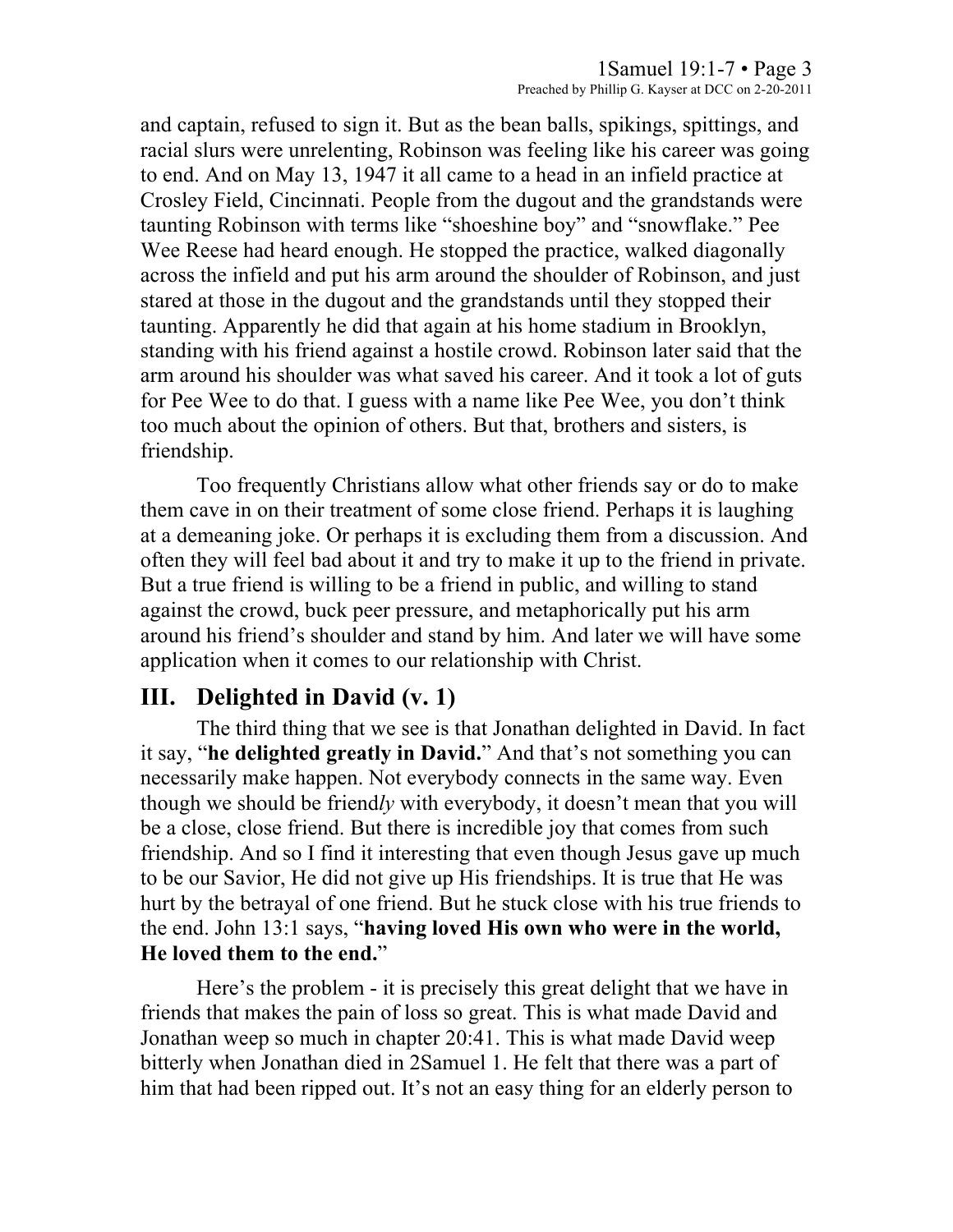lose their spouse. They don't get over it right away, and sometimes the body needs to come in and be there during the anguish of loss. Obviously you won't be a substitute for the lost spouse. Nothing can stop that pain, but you can support him or her just like David's friends gathered around him and supported him in the loss of his best friend in the next chapter.

Sometimes when people go through the pain of losing a friend, or being betrayed by a friend, they decide they will never get close to another person again. The pain was just too much. They deliberately stay shallow in their relationships with everybody. And that's not healthy. Fear of another loss just makes the loneliness greater. It's better to learn how to handle the pain of a loss rather than to avoid friendships.

When Charles Schwab was 70 years old, he was in court fighting yet another frivolous lawsuit. At the end of winning the court case he made a statement. He said, "I'd like to say here in a court of law, and speaking as an old man, that 9/10ths of my troubles are traceable to my being kind to others. Look you young people, if you want to steer away from trouble, be hard-boiled. Be quick with a good loud 'No' to anyone and everyone. If you follow this rule, you will seldom be bothered as you tread life's pathway. Except you'll have no friends, you'll be lonely, and you won't have any fun!" He was making the point that it would be easy for him to avoid these painful situations if he would just stop being nice, but he would also miss out on the far greater joy of relationship.

If you have not experienced the reality of verse  $1 - if$  you have not delighted greatly in someone, make sure that it is not because of fear of being let down. This is one delight that God wants all of us to have. And even if you have not yet met your bosom buddy, I hope that you can find delight and joy in the lesser friendships within this church. Some people never do get a friend as close as Jonathan and David. That's OK. These principles still apply to other friendships.

## **IV. Took time to communicate with David (v. 2ff)**

Of course, friendships take time and effort to develop more fully. And Jonathan and David had spent a lot of time communicating with each other. I'm going to give you five levels of communication that we typically engage in on any given day, and I want you to think about which level Jonathan and David are instantly able to engage in:

First there is the cliché level. These are nice, comfortable, oftenrepeated routines of speech that enable a casual relationship. "How are you?" "Fine. How are you?" "Fine." "It's nice to see you." "How is your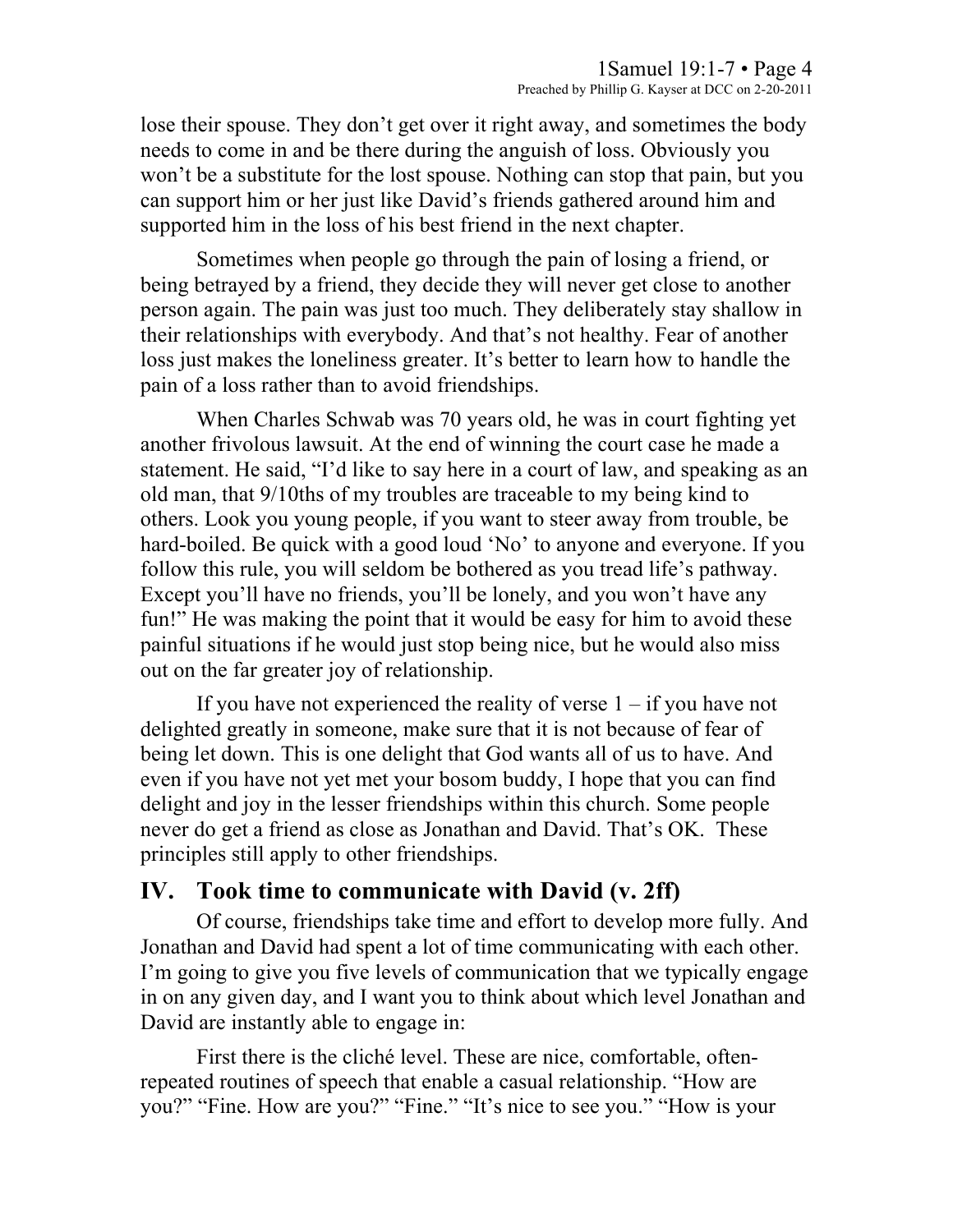family doing?" And when I say "cliché" it doesn't mean that they are necessarily bad things to say. It gets the conversation going politely. I still use cliché's. Sometimes I think it is a part of politeness. But it is the shallowest level of communication. In friendships we want to go deeper than that. And certainly during courtship it is hoped that you would go deeper than that.

The second level is talking about facts. "How about them Huskers? Have you seen the new quarterback that they are trying to recruit?" Or, "Did you get that new job you were applying for?" "No. I would sure like to leave. My boss has really been dumping a lot of work on me lately." "Ah! That's too bad. You haven't had a day off in a while, have you?" You can have a long conversation simply talking about facts. That's as far as some people ever get. They are comfortable at the level of facts because they are not too dangerous. And by the way, you might even want to be applying this to your levels of communication with God. How deep does your communication with God go? For many of us it is a laundry list of prayer requests – it's facts that we are communicating. And that's OK, but we should desire to go deeper.

The next level of communication is opinions, values, and worldview. This can include concerns, expectations, doctrines, personal goals, dreams, desires, and aspirations. But it is sharing who you really are. And this is the level at which people sometimes part company. And usually, they really shouldn't. Maturity in friendships allows for differences of opinion and doesn't feel threatened when those differences arise. And you can look at Jonathan and David as an example. Did they have differences of concern, expectation, and aspiration? Yes they did. Jonathan could have left Israel and joined David – especially after his dad almost killed him and insulted him in front of everyone. But as much as Jonathan loved David, he felt the need to support his dad and stay loyal to his dad. This set up an incredible internal conflict within Jonathan. He was being pulled in two directions. But Jonathan was mature enough to be able to value both his father (whom he disagreed with) and David (whom he was friends with). And it is wonderful to have a friendship that is able to freely discuss concerns, expectations, worldview, personal goals, dreams, desires, and aspirations without any worries that the two of you will inadvertently be divided, or that your friend will use the information to hurt you.

Of course, there are limits to this as well, as should be obvious. If someone is doing something criminal, you can't ignore it or you will be an accomplice. I'll give you one biblical illustration. Deuteronomy 13:6-9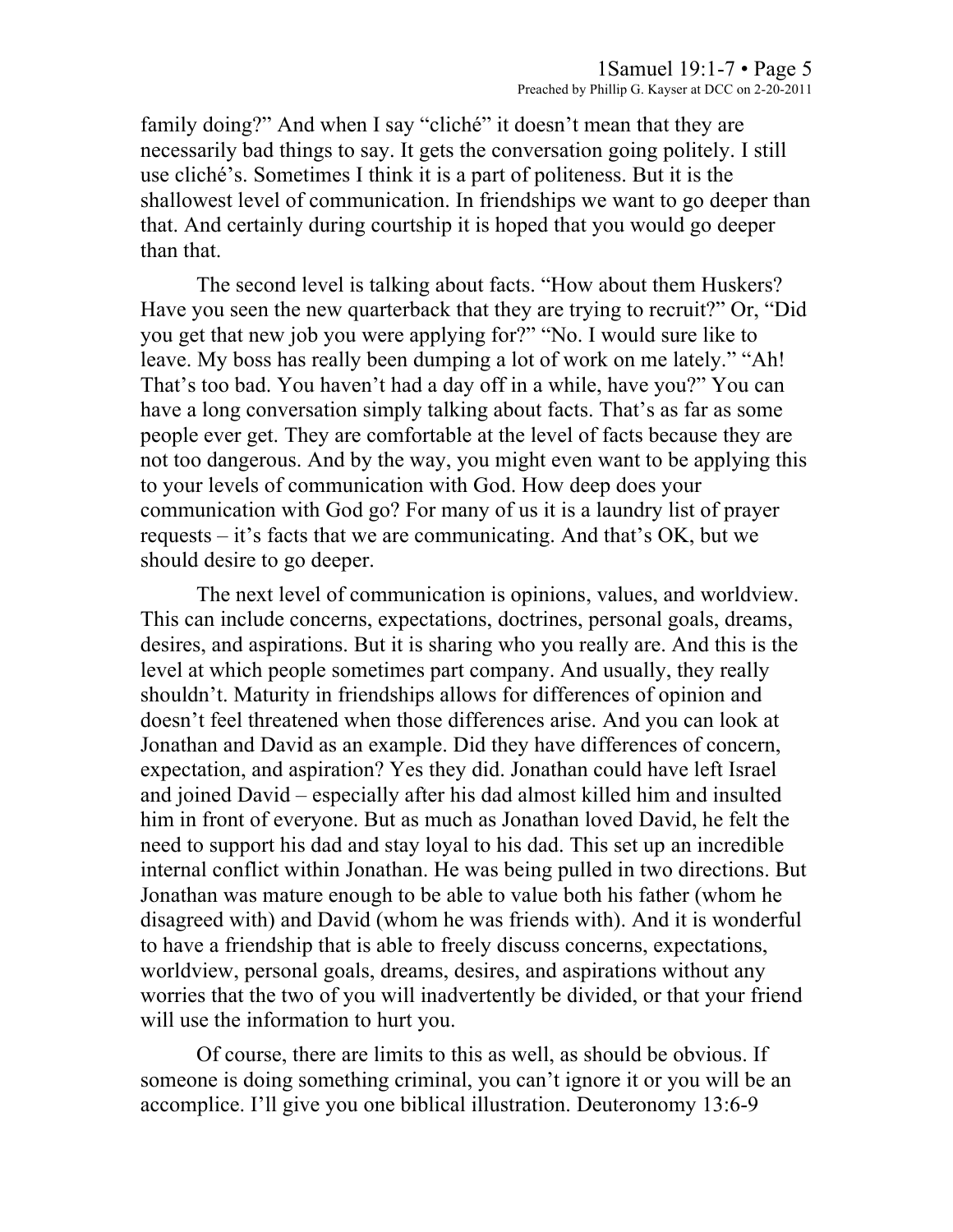describes a serious crime. It says that even if you have a bosom friend, if he tries to get you to become an apostate, you must not shield him from the death penalty. You must love God more than you love your bosom friend. And in that unusual situation where God calls for his death, painful as it might be, you must agree. Otherwise you have an idolatrous friendship. And God is in the business of destroying idols. The people who had an idolatrous friendship with Saul ended up being miserable over it.

Anyway, let me read you the first verse of Deuteronomy 13:6-9 – "**If your brother, the son of your mother, your son or your daughter, the wife of your bosom, or your friend who is as your own soul, secretly entices you, saying, 'Let us go and serve other gods,'…**" So these guys are trying to get you to apostatize. If they do that, you are to have nothing to do with them, but must turn them over to the state for this treason. Why would God have to address that problem? Because when you get to deep levels of friendship, it is easy to do anything for your friend, even compromise your faith. It's very easy to put your friendship before God. And so the Scripture helps us to recognize both the value *and* the danger of friendship. Interestingly, Jonathan did not allow his closeness to his father to pull him away from honoring God. He did the right thing. Saul asked him to kill David; he refuses; he hides David. He does the right thing.

The fourth level of communication is communicating feelings. This is where you feel safe enough to share your deepest emotions. David and Jonathan do that in chapter 20. They are able to fully laugh together and weep together. Expression of emotion does not make them nervous. And it's interesting that the Bible calls the whole body to rejoice with those who rejoice and to weep with those who weep – which to me means that we ought to be able to develop this level of communication with anyone in the body.

The fifth level of communication is the ability to reveal your unique needs with each other and to be vulnerable. This implies that there is a level of trust for you to be able to share this. Obviously, some needs aren't appropriate to share with *everybody*. There will be some needs you only share with your spouse. But here are some needs that David and Jonathan were able to consistently fulfill with each other: 1) First, "I need to talk." And let me tell you, that often is a real need. Some people brush it off because they are busy, and they wonder why their children aren't close. "I need to talk" was a need that both Jonathan and David tried to meet for each other.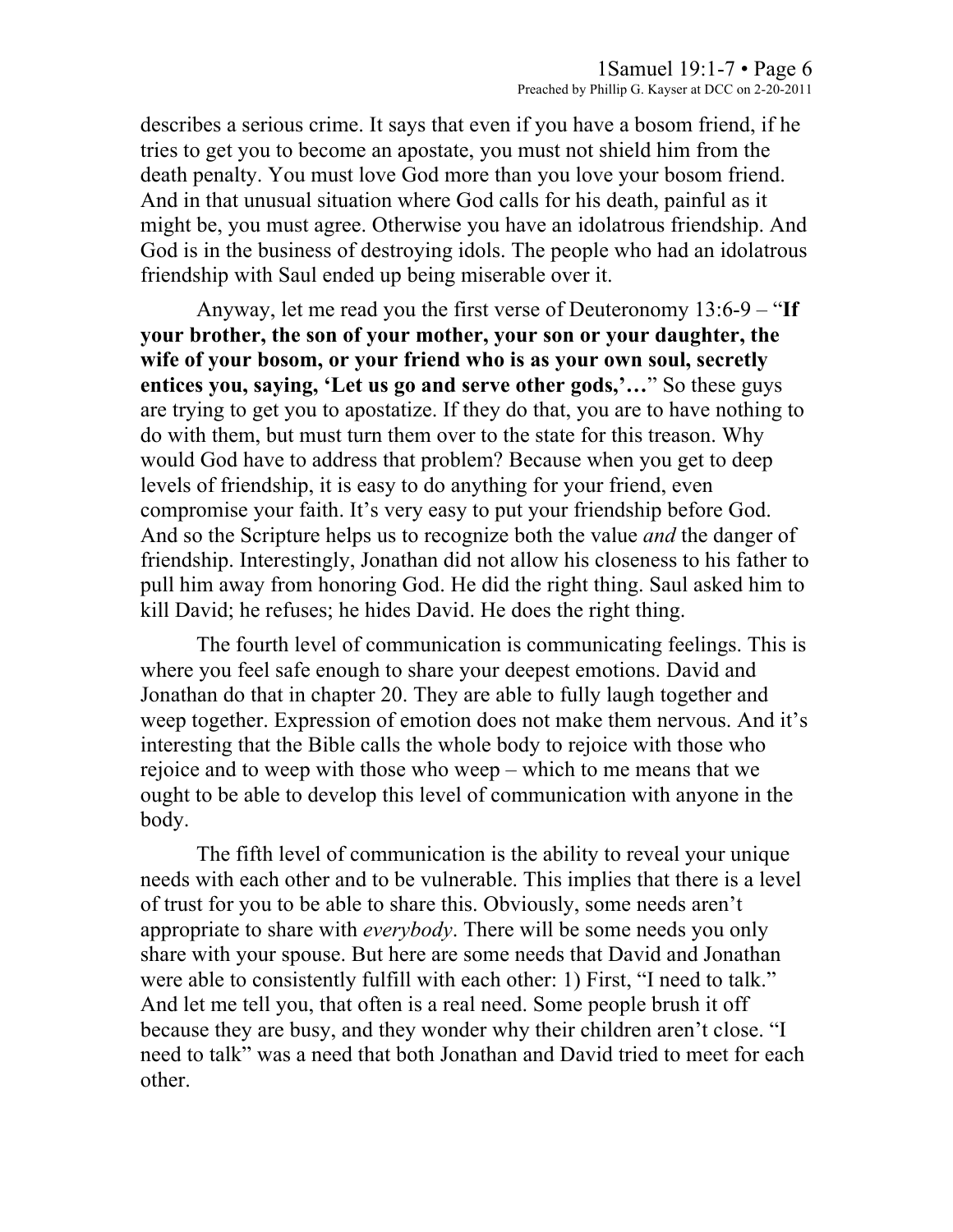"I need you to be open and honest with me." At one point David implies that Jonathan is not being honest about his dad's attitudes. In chapter 20:9 Jonathan responds, "**Far be it from you! For if I knew certainly that evil was determined by my father to come upon you, then would I not tell you**?" He was offended by David's misinterpretation, and reaffirmed that he was there to be open and honest with David.

"I need to hang out." This might be because of loneliness, or it might be because you feel discouraged, or it might be because you don't trust yourself to be alone right now. Jonathan and David do a lot of hanging out in this chapter and the next.

And there are other needs that friends feel free to share with each other. Later we will be seeing that Jesus is a true friend to us, but I think you can see it on these deeper levels of communication.

Here's a fun exercise that you could do sometime. Use your concordance and find all of the scriptures that have the word "together" or "one another" in them. And actually, I've given you a head start by listing several of the one another passages in your outline. If you want to make it a shorter exercise, you could limit it to Acts through Revelation. If you do that, you will discover a lot of things that Christians did together. They didn't just go to church together. They did a lot of things together throughout the week. They developed friendships. Here's a sample: Meeting together, praying together, sharing material things together, eating together, advising one another, working together, visiting one another, standing together when under attack. God wants us to develop friendships within the body, and the one-anothering passages and the "together" passages give us a lot of good information for doing so.

## **V. Protected David (v. 2)**

Roman numeral V – Jonathan protected David. He didn't protect David's sin. No friend should do that. In fact, friends should be at a level of communication where they can express their disapproval of certain actions without it jeopardizing the friendship. Scripture says, "**faithful are the wounds of a friend**" (Prov. 27:6). But verse 2 is talking about a true desire to protect David's name, his reputation, and his life.

"**So Jonathan told David, saying, 'My father Saul seeks to kill you. Therefore please be on your guard until morning, and stay in a secret place and hide.**" Looking out for David's safety was a risk that Jonathan took and it required forethought and effort. But friends do look for the safety of each other.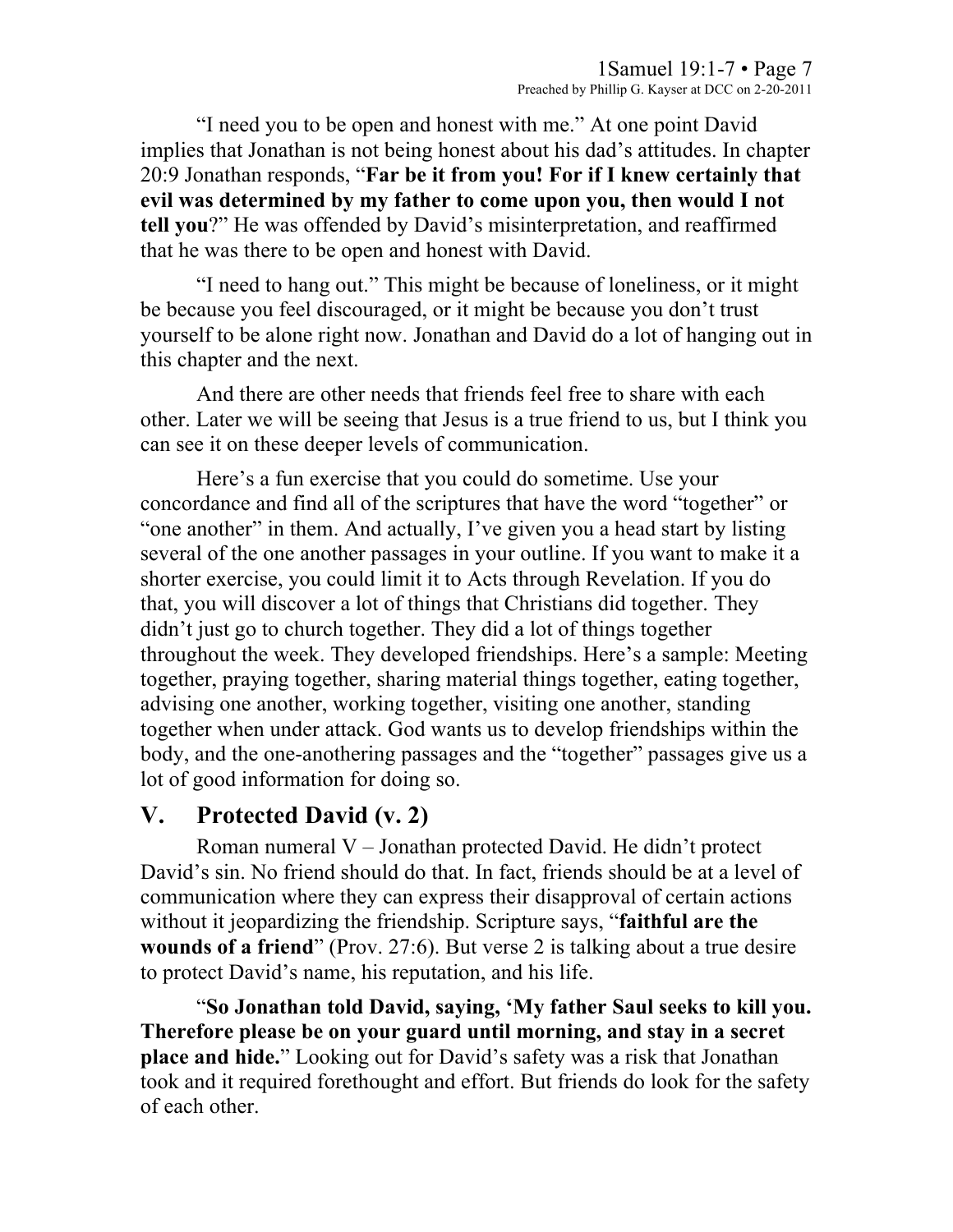## **VI. Became an intermediary for David (v. 3)**

Sixth, Jonathan became an intermediary for David. This is one of the functions of a peacemaker. I think being a peacemaker is a huge function of a friend. Verse 3 says, "**And I will go out and stand beside my father in the field where you are, and I will speak with my father about you. Then**  what I observe, I will tell you." This was a marvelous attempt at being a peacemaker, and it was successful – at least for a while.

And I appreciate the way that several of you in this congregation have sought to be peacemakers. When you see two friends who are alienated, I have seen one or more of you seek to bring them back together again. It is yet another evidence that this church does the work of the ministry rather than expecting the elders and deacons to do it all.

# **VII. Spoke well of David (vv. 4-5)**

Somewhat related to this is point VII- Jonathan spoke well of David to Saul. Let's read verses 4-5:

**1Samuel 19:4 Thus Jonathan spoke well of David to Saul his father, and said to him, "Let not the king sin against his servant, against David, because he has not sinned against you, and because his works** *have been* **very good toward you.** 

**1Samuel 19:5 For he took his life in his hands and killed the Philistine, and the LORD brought about a great deliverance for all Israel. You saw** *it* **and rejoiced. Why then will you sin against innocent blood, to kill David without a cause?"** 

Jonathan was almost acting like an attorney for David. But the remarkable thing is that he pulled it off in a way where both Saul and David could be winners. He appealed to Saul's decent side, and he did have one.

We likely don't have anything even remotely comparable to this in our congregation, but the basic principle transcends time and congregations. It takes effort to speak up for someone when his name is being trashed. A few weeks ago I heard someone doing that on behalf of a preacher from another denomination. It wasn't like this young man agreed with the preacher's theology or positions, but he felt that others were somewhat misrepresenting the man. And I really appreciated what he had to say.

But we can be like Jonathan if we will refuse to listen to or to agree with gossip. We can be like Jonathan when we clear up misunderstandings. And we can be like Jonathan when we refuse to speak poorly of brothers and sisters in the Lord. Saul's speaking poorly of David came back to eventually bite him.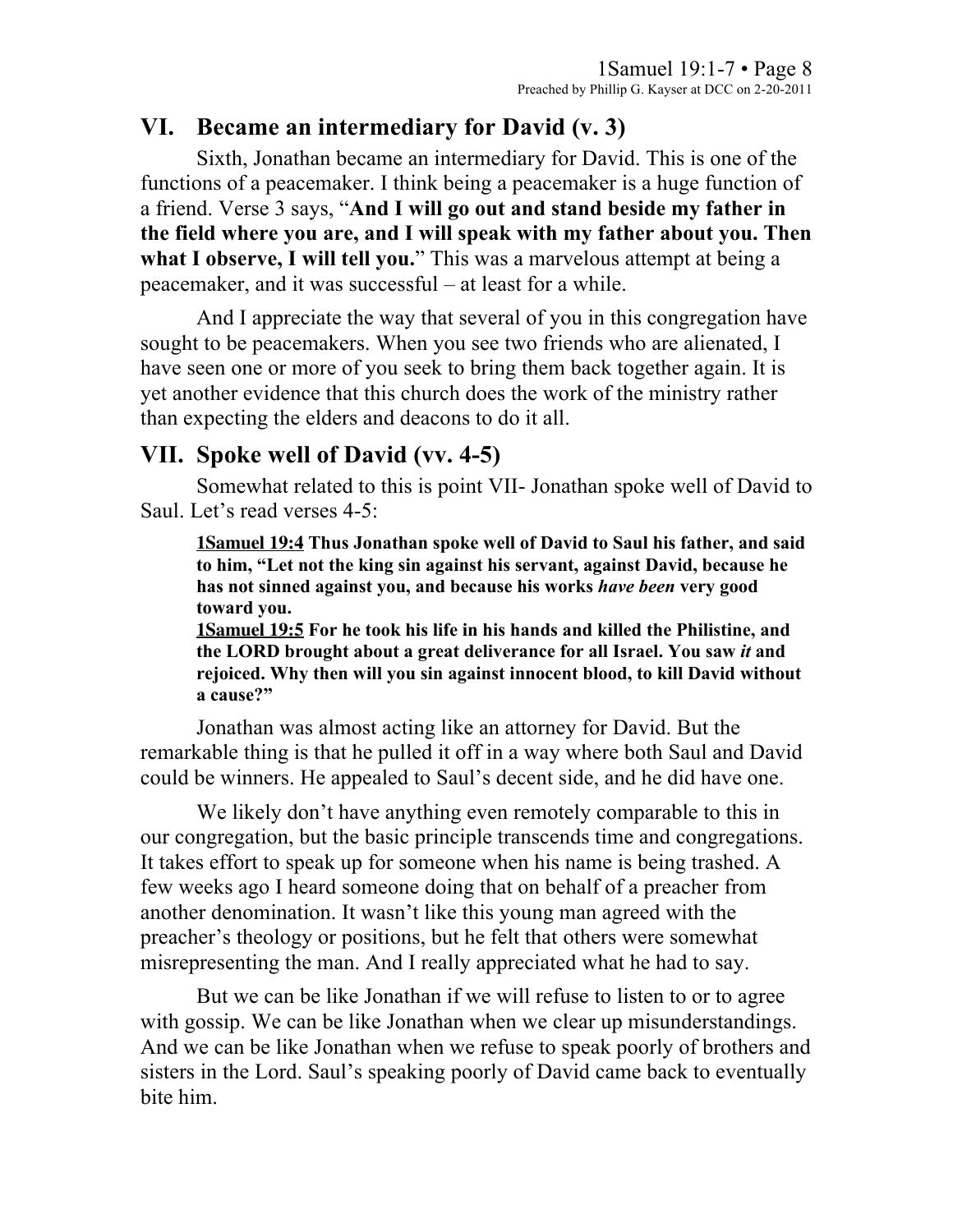That kind of happened to a friend of Jan Paderewski, the famous pianist. When he left Poland to play his first recital in London, he asked an influential Polish friend to give him a letter of introduction. He thought if his first recital didn't go well, he could give this letter of introduction to the powers that be. Anyway, his friend handed him the letter in a sealed envelope and he took it with him. But he never needed to use it. Everything went well. Some years later, while going through his papers, he saw the envelope, got curious, and he opened it up. And here is what it said: "This will introduce Jan Paderewski, who plays the piano, for which he demonstrates no conspicuous talent."<sup>1</sup> Some friend, huh? If any of you have heard Paderewski, you know that the introduction misrepresented him. And as with Saul, it was a bit embarrassing. Saul's actions come back to bite him. Jonathan's speaking well became a permanent blessing that we remember to this day.

# **VIII.Risked his own life by rebuking Saul (vv. 4-5)**

The eighth thing that Jonathan did was to risk his own life by rebuking Saul. Maybe it didn't seem like a risk of life to Jonathan at this point, but Saul does throw a spear at his son in the next chapter. And based on Saul's fury even with his children, he was at least risking wrath.

# **IX. Gained David's safety (v. 6)**

The ninth thing that Jonathan did was to gain David's safety. Verse 6 says, "**So Saul heeded the voice of Jonathan, and Saul swore, 'As the LORD lives, he shall not be killed.'**" In effect he was saying that as sure as there is a God in heaven, I will not kill David. Yet he sought to break this promise very quickly. But at least for now, Jonathan's friendship brought safety to David.

# **X. Restored David to service and fellowship (v. 7)**

The tenth thing that Jonathan did was to restore David to service and fellowship. Verse 7 says, "**Then Jonathan called David, and Jonathan told him all these things. So Jonathan brought David to Saul, and he was in his presence as in times past.**" And that is the most natural thing for a friend to desire. He wants David to be working side by side with him so that they can continue to fellowship.

# **Conclusion**

 $\frac{1}{1}$  $\frac{1}{1}$  Bits & Pieces, January 9, 1992, pp. 1-2.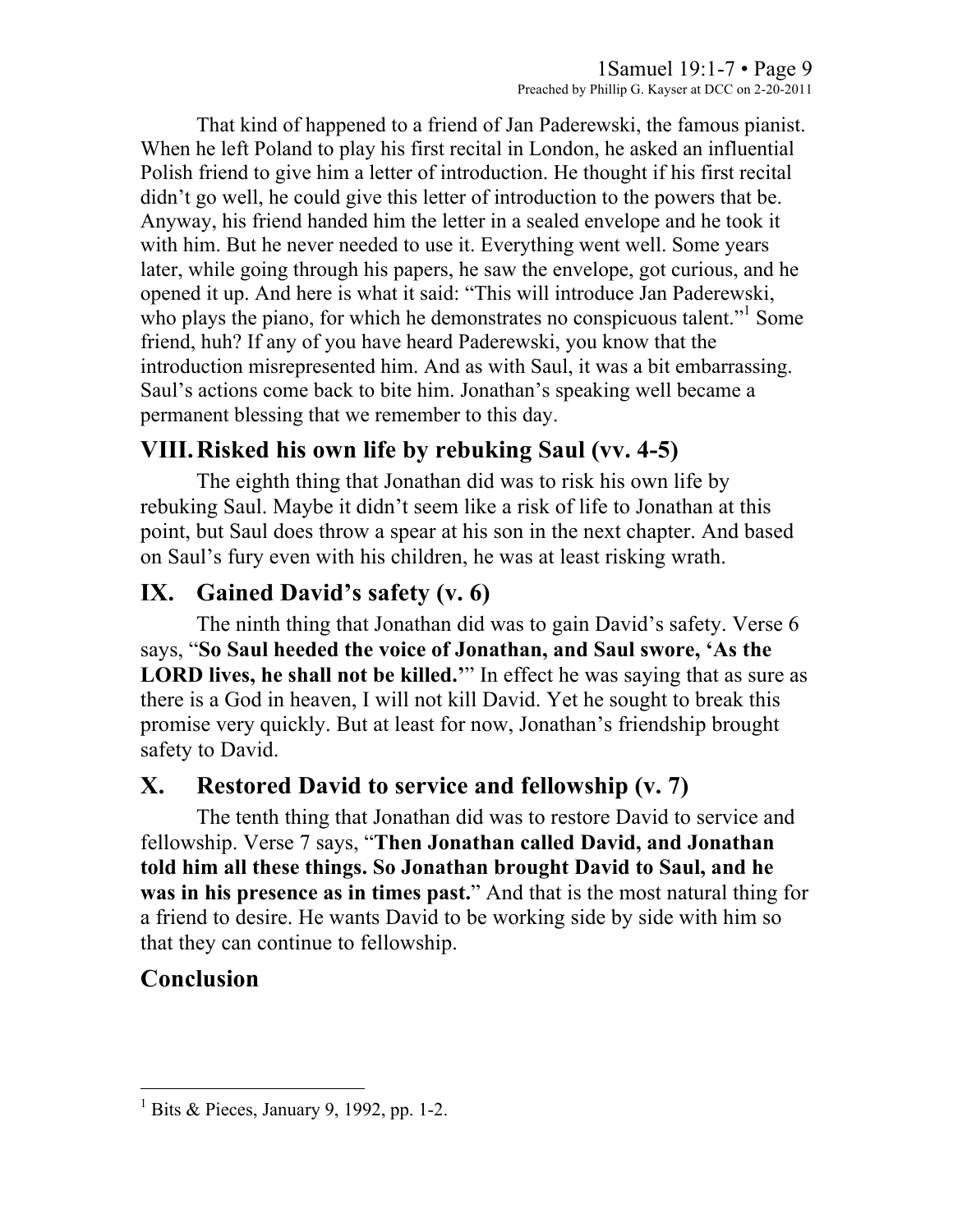### *A. Though Jonathan is not a type of Christ, this certainly reminds us of the wonderful grace of Jesus*

And even though Jonathan is not a type of Christ, I can't resist comparing this wonderful friendship with the one that we are ushered into with Jesus. Go back to point I and apply this to your relationship to Jesus. Jesus is the King of kings and the Lord of the universe. He is so exalted above us in station, in wealth, in power, and in office, that it would seem ludicrous for us to even call Him our friend, if he did not invite us into that relationship. And yet, just as Jonathan took of his royal clothes and traded with David, Jesus took off His royal glory, became a servant, and traded places with us. He became our substitute, so that we could be his friends.

And you could go through each of the points and see that Jesus was and continues to be a friend to us. Maybe we ignore His overtures of friendship, just like the bride in Song of Solomon did on one occasion to her husband. But Jesus clearly has been reaching out to you.

Look at point II. Jesus was willing to go against the crowd in the Gospels to be our Savior and our Friend. And He continues to be willing to be our Friend even when relatives and friends forsake us. We will be shortly singing Psalm 27 that worships God for that fact. Even when we lose every other friend, we can greatly delight in our friendship with God.

Point III is another similarity. Just as Jonathan delighted in David, Proverbs 8:31 says that the Son of God delighted in us sons of men. Psalm 16:3 says, "**As for the saints who are on the earth, they are the excellent ones, in whom is all my delight.**" Amazing that he would say that. Proverbs 12:22 says, "**those who deal truthfully are His delight.**" Proverbs 15:8 says, "**the prayer of the upright is His delight.**" It's hard for us to fathom that God would delight in us – much harder than understanding that Jonathan would delight in David. We can understand that Malachi 3:1 says that the Father delights in His Son. But God is willing to delight in those who delight in Him, and to draw near to those who draw near to Him.

Point IV said that friendships communicate, and God has not only communicated volumes to us through the Scripture, He guides us by His Spirit, and He manifests His presence in our lives from time to time. In John 15:15, Jesus said, "**No longer do I call you servants, for a servant does not know what his master is doing; but I have called you friends, for all things that I heard from My Father I have made known to you**." This is really His love-letter. He has communicated to us everything that we need to know.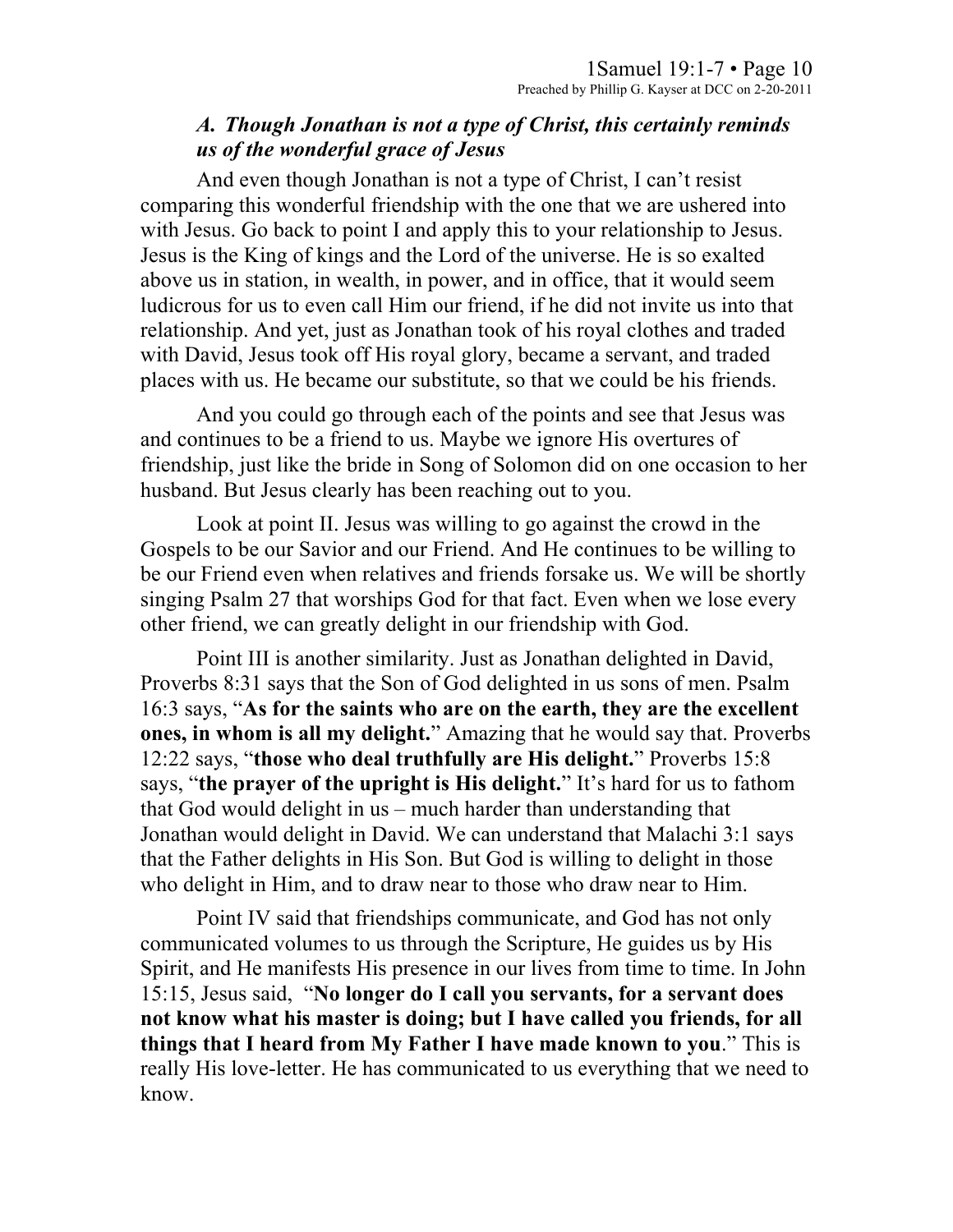Going through the rest of the outline, Jesus protects us, is our Mediator, intercedes for us to the Father, gave His life for us, gained our eternal security, and restored us to service and fellowship. What a marvelous Savior!

Can you see why I couldn't resist applying this to our walk with God? It may seem like a fairy tale to speak of God being our friend, and yet it is possible. Jesus gave this promise: "**You are My friends if you do whatever I command you.**" And of course, that brings up the second side of the equation. Friendship has two sides, doesn't it? There is no friendship if one person wants to be friends and the other does not. And friendship cannot be forced. We must give ourselves unreservedly to Jesus to experience the closeness of friendship. He woos us, but we must respond by His grace. Otherwise it is not a friendship. So if you want to progress from the status of slaves to friendship, take the last point seriously:

#### *B. God's grace can enable us to be friends like Jonathan*

Point B says that it is God's grace that enables us to be friends like Jonathan. And to refuse to pursue friendship with God is not humility. I used to think that it was humility when I first became Reformed to think, "Who am I to speak thus to God? He is too exalted." But that is not humility; it is lack of grace. For example, going back to point I - to say that Christ is too holy, too kingly, too exalted, too anything for us to be friends with Him is to despise His offer. We cannot let point I get in the way of our friendship with God. Satan will tempt us to think that we are such peasants, such sinners, such scum that we dare not think we can be friends with Jesus. But I want you to take a look at chapter 18:4, and I want you to realize that Jesus has done this with you. Chapter 18:4 says, "**And Jonathan took off the robe that was on him and gave it to David, with his armor, even to his sword, and his bow and his belt.**" They traded clothes. And that is what Jesus did for us. When we by faith accept His friendship, He gives us royal clothes, an adopted position in the family, a royal status, and royal privileges. Jesus gives you His righteousness, His armor to fight His battles with, and His weapons. Do not despise the great gift He has given. His friendship is there, if you will enter it.

You can apply point II in a similar way. You need to be willing to go against the crowd to be a friend with Jesus. This is not an option. James 4:4 says, "**Do you not know that friendship with the world is enmity with God? Whoever therefore wants to be a friend of the world makes himself an enemy of God**." If you value the world's opinion so much that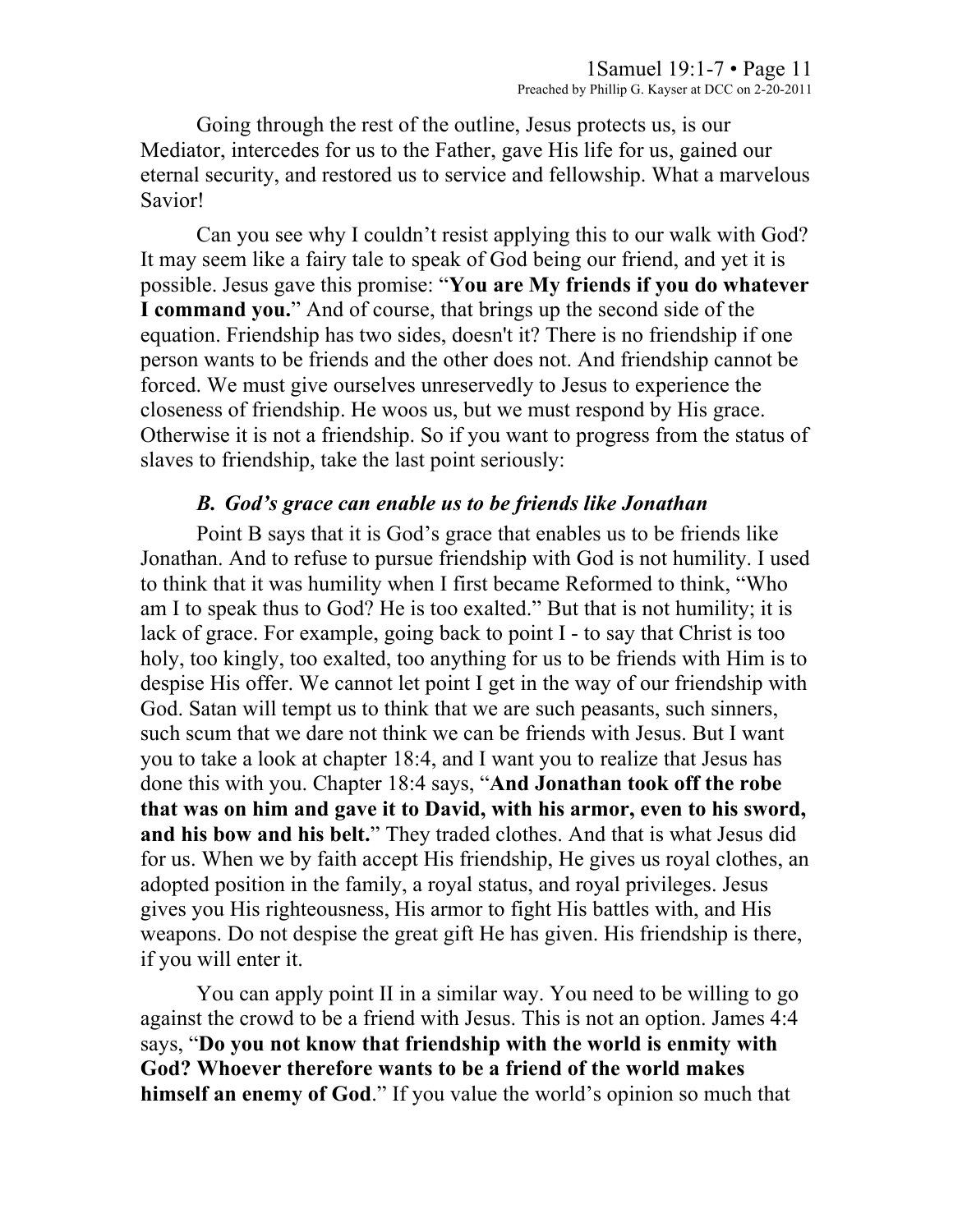you are ashamed to talk about Jesus in front of them, you are not being friends with God. The only way you will be able to be friends with king Jesus is to go against the crowd when it comes between you and Him. Will you make that commitment?

The third thing involved in friendship is delighting in Jesus. If you are bored with Jesus, it may indicate that you have not yet been regenerated. But delighting in God grows more and more as you spend time with God. Psalm 34:8 says, "**Oh, taste and see that the LORD is good; blessed is the man who trusts in Him!**" He is saying that you've got to taste the relationship. Psalm 36:8 says the same thing. It says, "**They are abundantly satisfied with the fullness of Your house, and You give them drink from the river of Your pleasures**." Not just a trickle of pleasures, but the river of God's pleasures. "**Delight yourself also in the LORD, and He shall give you the desires of your heart**" (Ps. 37:4).

The fourth part of your friendship with God involves communication, just like it did with Jonathan and David.

I think that 2Chronicles 12:14 gives the clue as to why Saul could never be God's friend, even though he envied the fact that the Lord was with David. That passage says of the later Rehoboam, "**he did not prepare his heart to seek the LORD**." If you want to be friends with God, Isaiah 55:6 admonishes you, "**Seek the LORD while He may be found, call upon Him while He is near.**" Deuteronomy 4:29 says, "**you will find** *Him* **if you seek Him with all your heart and with all your soul**." And part of that seeking involves praying. Zechariah describes the closeness of walk that will characterize the earth when it is full of believers. It says,

**Zechariah 8:21 The inhabitants of one** *city* **shall go to another, saying, "Let us continue to go and pray before the LORD, And seek the LORD of hosts. I myself will go also."** 

**Zechariah 8:22 Yes, many peoples and strong nations Shall come to seek the LORD of hosts in Jerusalem, And to pray before the LORD.'** 

And of course, God loves to bless us with His friendship when we seek to communicate with Him. When I read John Owen's descriptions of communion with God, it made me realize how shallow my friendship with God really is. But it also made me motivated to seek the Lord more. Will you do so? Please, treasure His friendship.

And you could evaluate your friendship with God and with others by the other points that are in there. Do you protect God's name? Or do you use His name in vain? Some people think, "Oh, Phil! You are so tight. Why do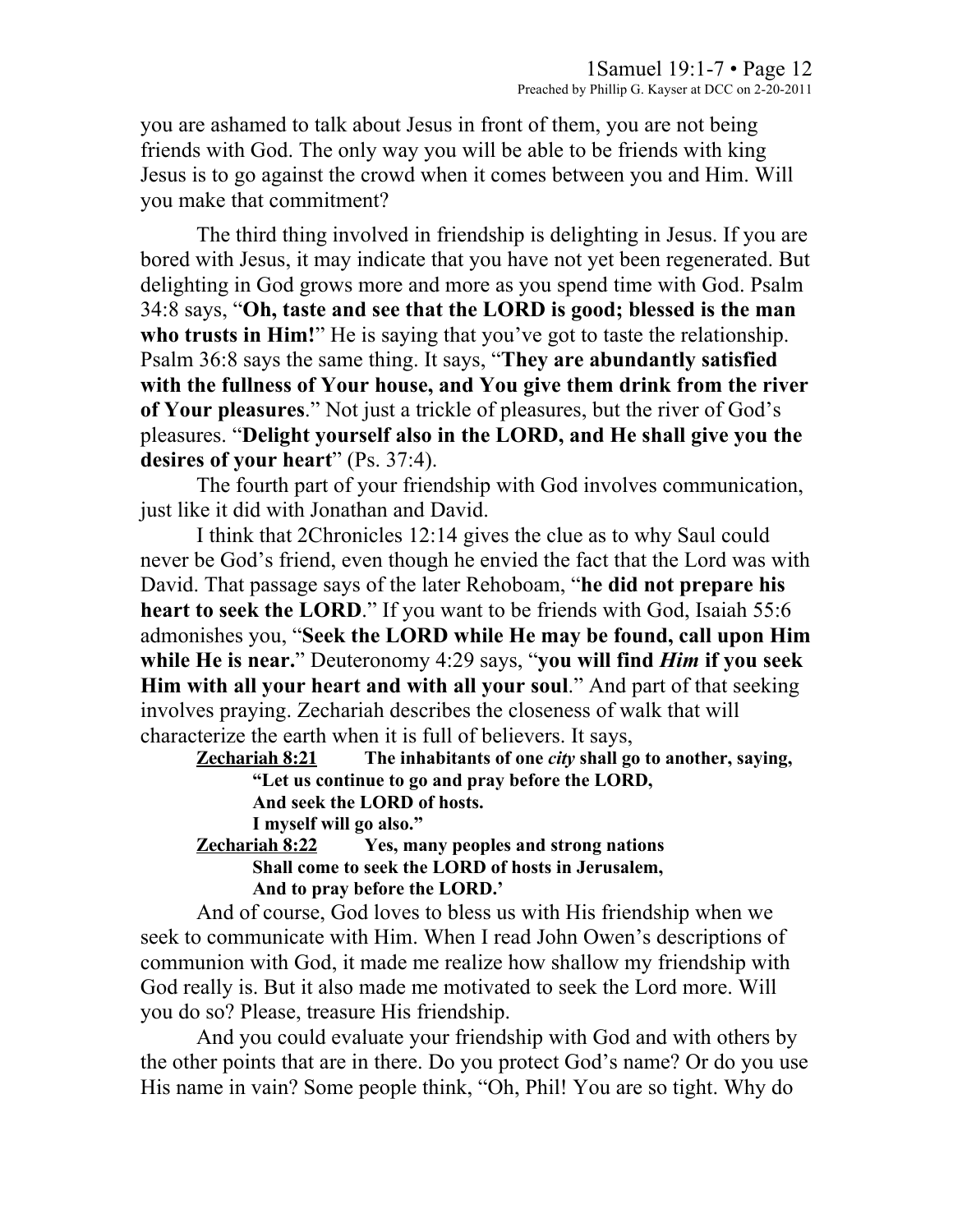you worry about euphemisms of God's name?" Hey! I can't change your heart, but I want you to know that you are robbing yourself when you insult God. If you want to be friends with Him, honor Him.

Do you seek to be an intermediary who reaches out to those who are estranged from God? Do you speak well of God to others? Are you willing to risk the anger of others, or even risk death for God? Do you seek the safety of His bride and seek to bring her more and more into fellowship with your ultimate friend, Jesus? If the answer is "No," or "A bit," then ask God for the grace of friendship. Tell Him that you want to be closer friends.

I thought of a number of hymns that we could sing after the service. One is "More love to thee." We're not actually going to sing that one. We are going to be singing from a Psalm instead. And I think it is a wonderful Psalm when you have lost a friend like David lost Jonathan.

But let me at least read you the words of this hymn, and then I am going to close with prayer that God would make us better friends with Him and with His bride.

The hymn says, More love to thee, O Christ, More love to thee! Hear thou the prayer I make on bended knee; This is my earnest plea, More love, O Christ, to thee, More love to thee, more love to thee

Once earthly joy I craved, Sought peace and rest; Now thee alone I seek; Give what is best

Let sorrow do its work, Send grief and pain; Sweet are thy messengers, Sweet their refrain, When they can sing with me, more love, O Christ to thee

Then shall my latest breath Whisper thy praise; This be the parting cry My heart shall raise,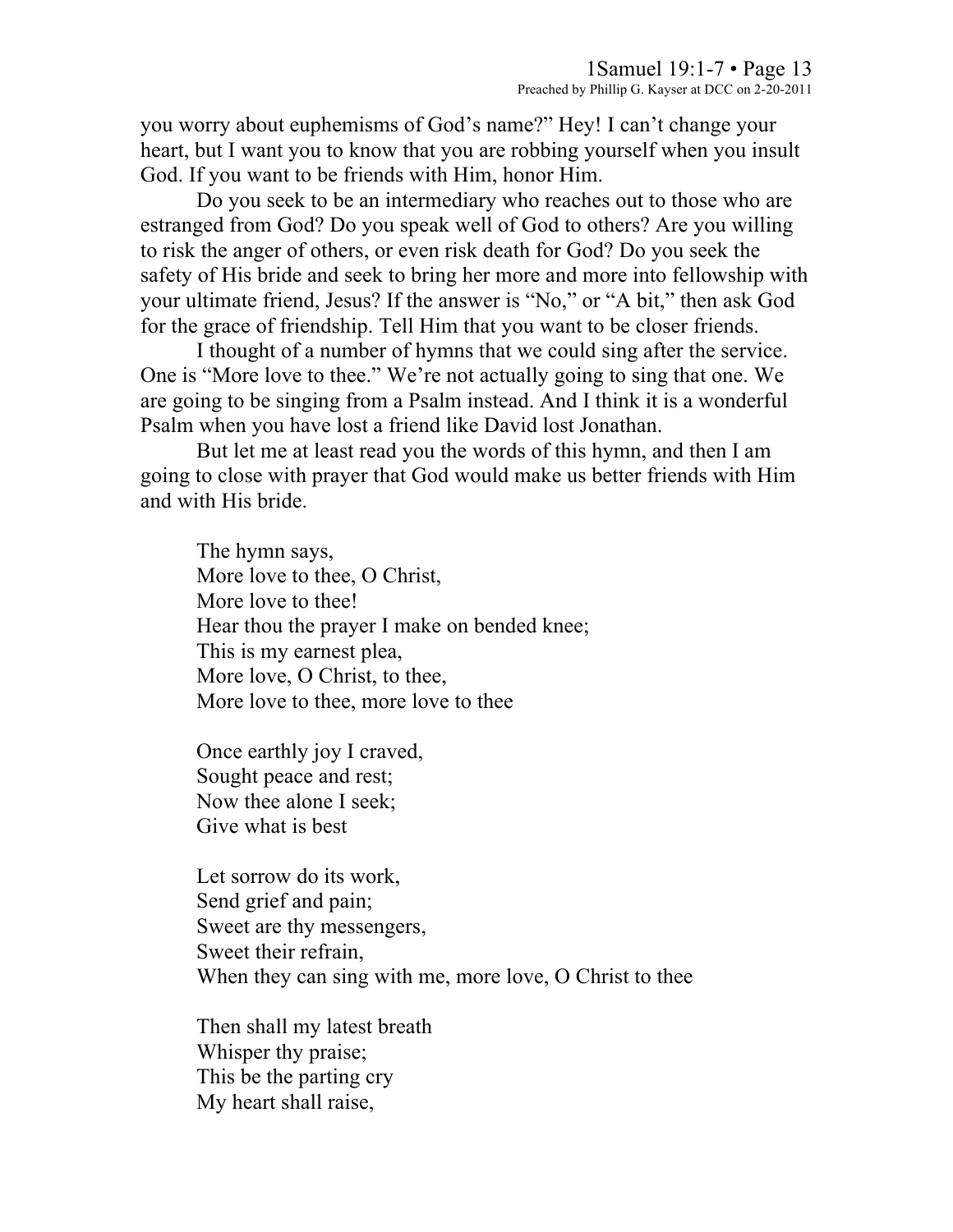This still its prayer shall be More love, O Christ to thee, More love thee.

#### Let's pray.

Father God, we want to have more love to Thee. Oh, forgive us for the times when we have taken your friendship for granted. Forgive us for the times when we have not been a true friend to You. And by Your grace, enable us to invest in this friendship. Enable us by your grace to respond appropriately to Your Scripture promise that "**you will find** *Him* **if you seek Him with all your heart and with all your soul**." We seek You this morning, Father, Son, and Holy Spirit. We seek a deeper walk with You. Please shed abroad in our hearts Your divine love, that we might love you with all of our heart, soul, strength, and mind.

And help us to love each other within this body with the friendship you have described in these verses. Help us to value each other and to speak well of each other. You have said in John 13, "**By this all will know that you are My disciples, if you have love for one another**." We want that kind of a testimony to a lost world.

And may we be those who will seek to reconcile a lost world to You. Give us such friendship with You that we will be bold to speak well of You to a lost world. Please, bless our efforts at evangelism. We love You. It has been our blessing and glory to worship You this morning. And we offer up our hearts in the strong name of Jesus Christ, our Lord and Savior. Amen.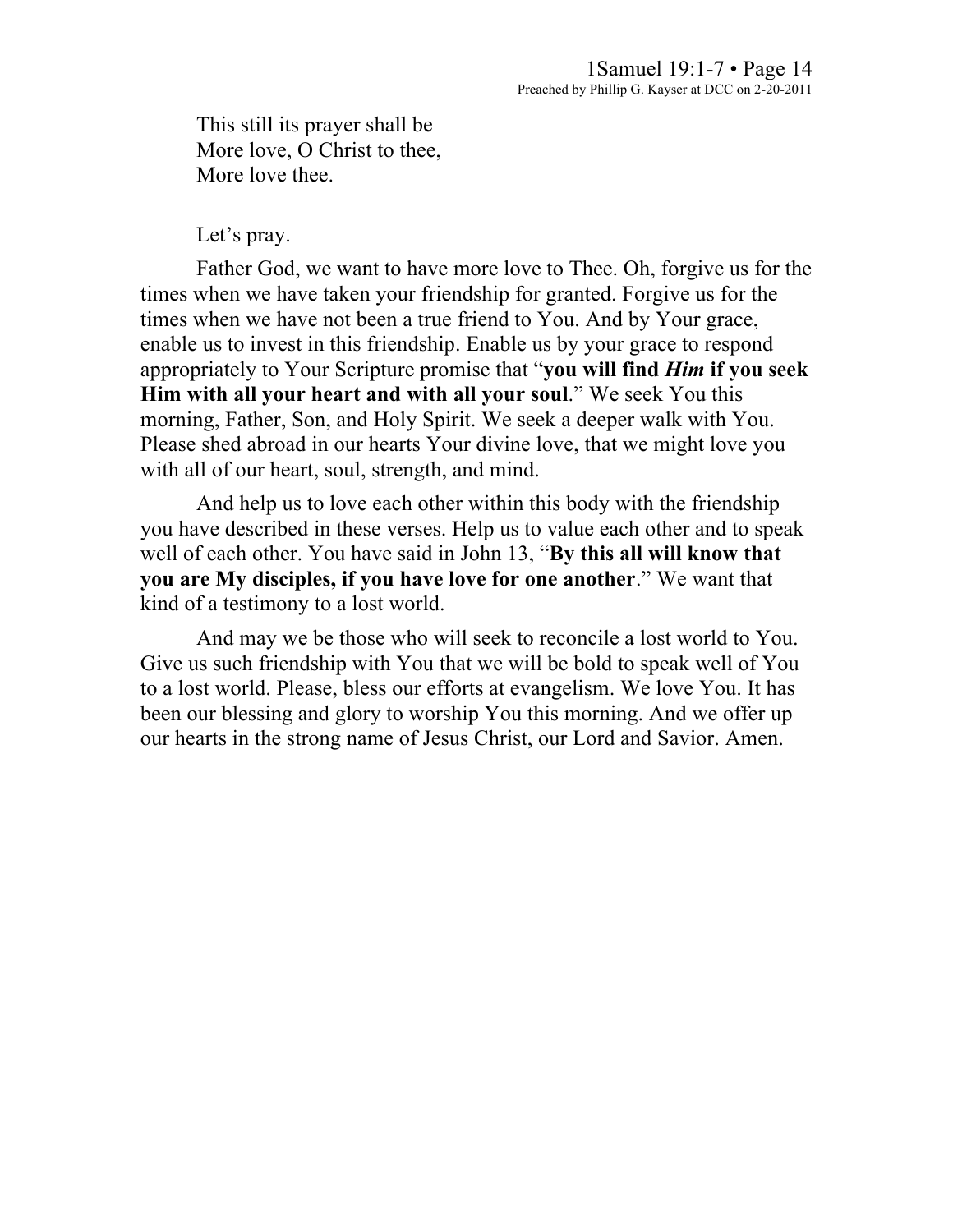### Draw a picture of the sermon

Make a plan for how to improve your friendships, using the following passages as a starting point.

| 1.  | "be at peace with one another" (Mark 9:50)                                    |
|-----|-------------------------------------------------------------------------------|
| 2.  | "love one another" (John $13:24-25$ )                                         |
| 3.  | "be devoted to one another" (Rom. 12:10)                                      |
| 4.  | "honor one another above yourselves" (Rom. 12:10)                             |
| 5.  | "live in harmony with one another  be willing to associate" (Rom. $12:16$ )   |
| 6.  | "the continuing debt to love one another" (Rom. 13:8 NIV)                     |
| 7.  | "stop passing judgment on one another" (Rom. 14:13)                           |
| 8.  | "pursue  peace  [with] one another" (Rom. 14:19)                              |
| 9.  | "building up one another" (Rom. 14:19)                                        |
| 10. | "be of the same mind with one another" (Rom. 15:5)                            |
| 11. | "Accept one another" (Rom. 15:7)                                              |
| 12. | "admonish one another" (Rom. 15:14)                                           |
| 13. | "serve one another" (Gal. 5:13)                                               |
| 14. | "restore [those caught in sin, and]  bear one another's burdens" (Gal. 6:1-2) |
| 15. | "show forbearance to one another" (Eph. 4:1-2)                                |
| 16. | "speak truth [as]  members of one another" (Eph. 4:25)                        |
| 17. | "be kind to one another, tenderhearted, forgiving each other" (Eph. 4:32)     |
| 18. | "be subject to one another" (Eph. 5:21)                                       |
| 19. | "do not lie to one another" (Col. 3:9)                                        |
| 20. | "bear with one another" (Col. 3:13)                                           |
| 21. | "forgiveone another" (Col. 3:13)                                              |
| 22. | "teaching one another (Col. 3:16)                                             |
| 23. | "admonishing one another" (Col. 3:16)                                         |
| 24. | "increase and abound in love for one another" (1 Thes. 3:12)                  |
| 25. | "love one another" $(1$ Thes. 4:9)                                            |
| 26. | "spur one another on to love" (Heb. 10:24-25 NIV)                             |
| 27. | "spur one another on to  good deeds" (Heb. 10:24-25 NIV)                      |
| 28. | "meeting together" (Heb. 10:25)                                               |
| 29. | "encourage one another" (Heb. 10:25)                                          |
| 30. | "do not speak against one another" (James 4:11)                               |
| 31. | "do not complain against one another" (James 5:9)                             |
| 32. | "confess your sins to one another" (James 5:16)                               |
| 33. | "pray for one another" (James 5:16)                                           |
| 34. | "fervently love one another" (1 Pet. 1:22)                                    |
| 35. | "fervent in your love for one another" (1 Pet. 4:8)                           |
| 36. | "Offer hospitality to one another" (1 Pet. 4:9 NIV)                           |
| 37. | "serving one another" (1 Pet. 4:10)                                           |
| 38. | "humility toward one another" (1 Pet. 5:5)                                    |
|     |                                                                               |

<sup>39.</sup> "love one another" (1 John 3:11)

word crieckist. Crieckist<br>
words off as Pastor **Preached by Accept Accept** Contract Contract Contract Contract Contract Contract Contract Contract Contract Contra<br>Kayser says them. Things I need to do:  $\overline{\phantom{a}}$  , where  $\overline{\phantom{a}}$  , where  $\overline{\phantom{a}}$  $\mathcal{L}_\text{max}$  $\mathcal{L}_\text{max}$  $\mathcal{L}_\text{max}$  $\mathcal{L}_\text{max}$  $\overline{\phantom{a}}$  , where  $\overline{\phantom{a}}$  , where  $\overline{\phantom{a}}$  $\overline{\phantom{a}}$  , where  $\overline{\phantom{a}}$  , where  $\overline{\phantom{a}}$  $\overline{\phantom{a}}$  , where  $\overline{\phantom{a}}$  , where  $\overline{\phantom{a}}$  $\mathcal{L}_\text{max}$  $\mathcal{L}_\text{max}$  $\overline{\phantom{a}}$  , where  $\overline{\phantom{a}}$  , where  $\overline{\phantom{a}}$  $\overline{\phantom{a}}$  , where  $\overline{\phantom{a}}$  , where  $\overline{\phantom{a}}$  $\overline{\phantom{a}}$  , where  $\overline{\phantom{a}}$  , where  $\overline{\phantom{a}}$  $\overline{\phantom{a}}$  , where  $\overline{\phantom{a}}$  , where  $\overline{\phantom{a}}$  $\overline{\phantom{a}}$  , where  $\overline{\phantom{a}}$  , where  $\overline{\phantom{a}}$  $\overline{\phantom{a}}$  , where  $\overline{\phantom{a}}$  , where  $\overline{\phantom{a}}$  $\overline{\phantom{a}}$  , where  $\overline{\phantom{a}}$  , where  $\overline{\phantom{a}}$  $\overline{\phantom{a}}$  , where  $\overline{\phantom{a}}$  , where  $\overline{\phantom{a}}$  $\overline{\phantom{a}}$  , where  $\overline{\phantom{a}}$  , where  $\overline{\phantom{a}}$  $\overline{\phantom{a}}$  , where  $\overline{\phantom{a}}$  , where  $\overline{\phantom{a}}$  $\overline{\phantom{a}}$  , where  $\overline{\phantom{a}}$  , where  $\overline{\phantom{a}}$  $\overline{\phantom{a}}$  , where  $\overline{\phantom{a}}$  , where  $\overline{\phantom{a}}$ Word checklist: check ❑ peer pressure ❑ friendship ❑ communication ❑ idolatry ❑ one another ❑ risk ❑ go against the crowd ❑ relationship ❑ peacemaker ❑ weep ❑ delight